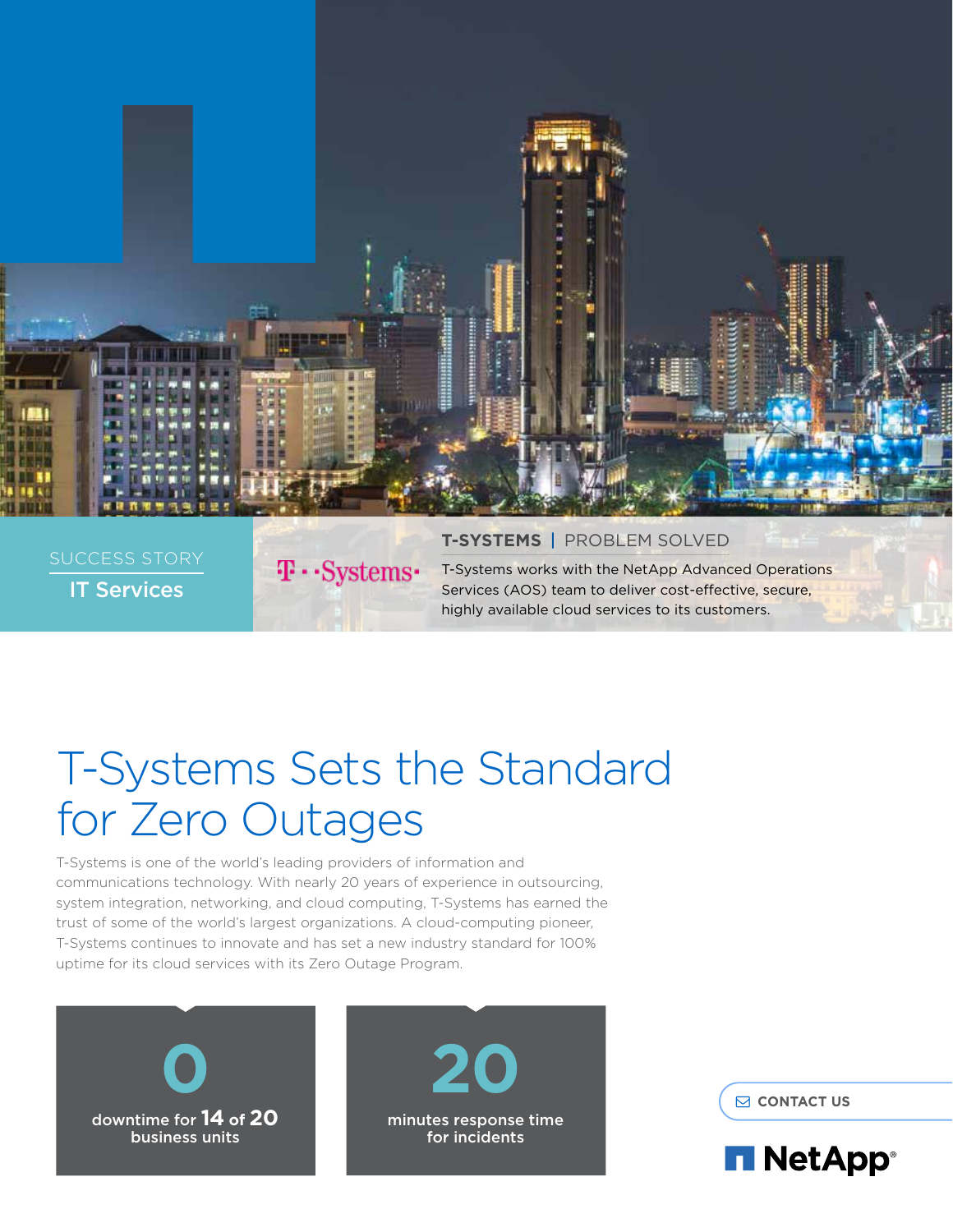"NetApp AOS serves as a glue that joins our operations and engineering teams with NetApp's support, presales, and professional services teams. No other vendor has this kind of global setup and local presence."

Dusan Liba Head of Dynamic Services Operations Europe, T-Systems

Customers around the globe rely on T-Systems' cloud services to help them change the world with data:

- An energy and petrochemicals company depends on exploration data to provide an affordable, reliable fuel supply to more than 25 million people.
- An automobile manufacturer uses real-time traffic data to help drivers reach their destinations faster and more safely.
- A medical device company uses location data to help elderly people continue to live independently.

For continued success, these customers count on T-Systems to ensure that their data is secure and available, precisely when and where they need it.

### **RAISING THE BAR FOR AVAILABILITY**

Five-nines availability has been an industry standard for many years. With data growing in volume and importance, today's customers are asking for 100% availability. By focusing on delivering 100% uptime—or "zero outages"— T-Systems is addressing customer demands and setting a new industry standard for enterprise availability.

Although technological advances make 100% availability achievable, delivering it is a challenge in a complex, modern infrastructure with numerous partners and interdependencies. To push uptime closer to 100%, T-Systems developed its Zero Outage Program, which establishes best practices to maximize the security and availability of its cloud services. The program includes a set of four key performance indicators (KPIs) to which vendors, including NetApp, must adhere. To keep downtime to a minimum in the event of an incident, vendors must:

- Respond within 20 minutes of an incident being reported.
- Restore service within 4 hours.
- Submit a root cause analysis within 3 working days from the date the incident was resolved and closed.
- Develop and apply any workarounds or solutions to address the root cause of the incident within 30 days for a single issue, or 60 days for multiple issues.

### **GETTING TO ZERO WITH TEAMWORK**

Delivering continuous availability in a complex environment requires more than processes and procedures. It also requires teamwork.

### BUSINESS BENEFITS

- Enables 70% of T-Systems business units to achieve zero outages; 95% achieve 99.999% or higher availability
- Allows cost-effective delivery of secure, highly available cloud services
- Helps T-Systems share what it has learned with the broader industry, enabling continuous collaboration and development of best practices

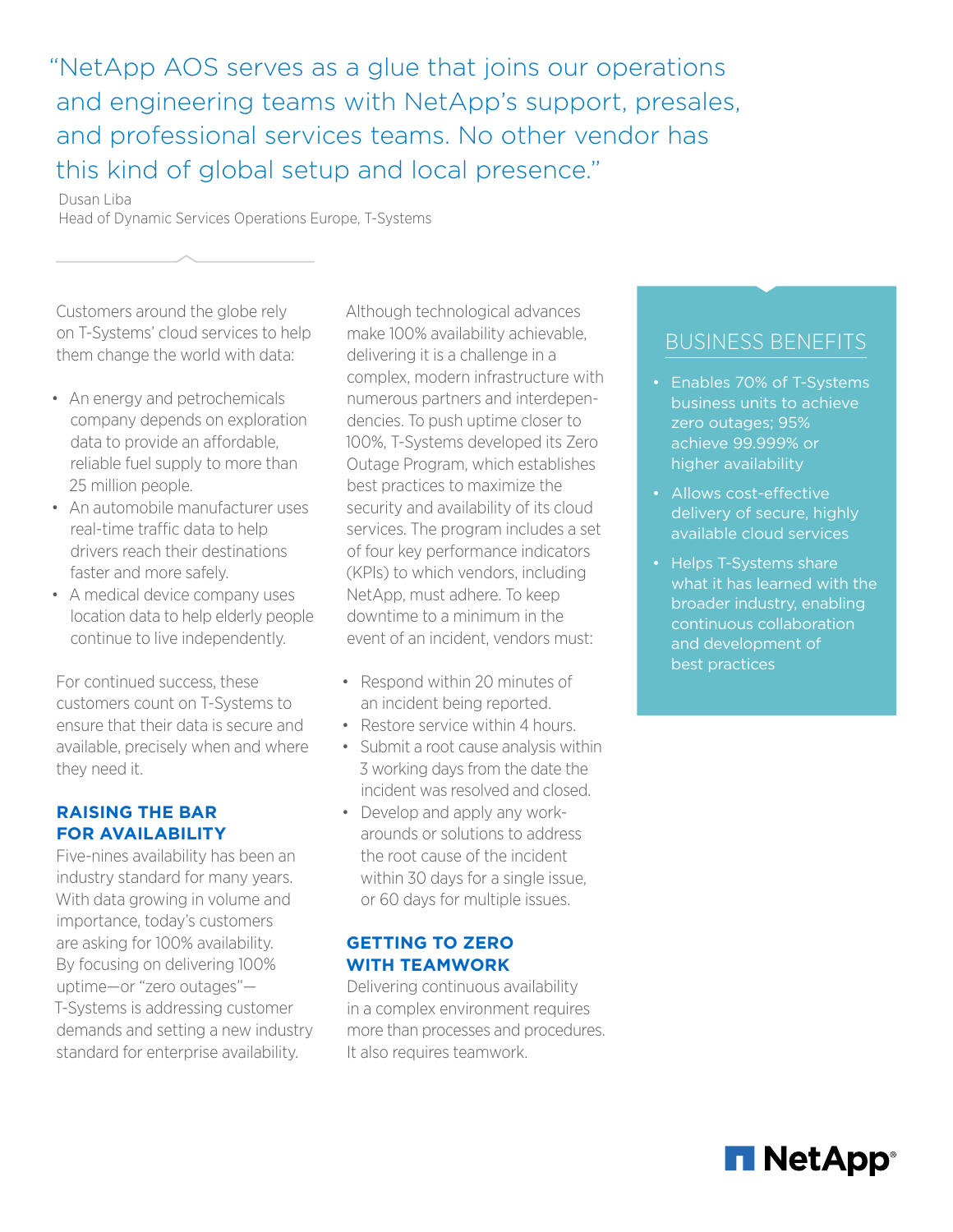## "Thanks to NetApp's AOS team, our operations are more productive and efficient. We spend less time dealing with support cases and escalations."

Roman Romanec IT Systems Storage and Backup Operations, T-Systems

Since 2010, the NetApp AOS team has collaborated with T-Systems business units around the world to deliver services in the company's cloud and multitenant environments. When T-Systems implemented its Zero Outage Program in 2015, the NetApp AOS team became certified as a Zero Outage Vendor.

"NetApp AOS serves as a glue that joins our operations and engineering teams with NetApp's support, presales, and professional services teams. No other vendor has this kind of global setup and local presence," explains Dusan Liba, head of T-Systems Dynamic Services Operations Europe.

As a certified Zero Outage Vendor, the NetApp AOS team continuously streamlines management of the NetApp environment through improved technology and automation to help T-Systems achieve its goal of sustaining 100% uptime. NetApp® AutoSupport® data in Active IQ and custom AOS reporting tools help identify and assign a risk rating to each business unit. By addressing the risks and lowering the risk rating, the NetApp AOS team has been able to achieve 100% uptime in 14 of 20 business units for

the past year. The remaining business units achieved 99.999% with just one achieving 99.99%. If an incident occurs, NetApp reliably reacts within the required 20 minutes to meet the Zero Outage KPIs. This proactive approach helps T-Systems deliver highly available services while avoiding the costs of downtime and the SLA penalties associated with it.

"Thanks to NetApp's AOS team, our operations are more productive and efficient. We spend less time dealing with support cases and escalations. Having NetApp AOS resident engineers interwoven into our operations teams allows us to enjoy insiderlevel expertise delivered on our doorstep," says Roman Romanec, global head of T-Systems Storage and Backup Operations.

T-Systems relies on its NetApp residents and support account managers to have a deep and broad understanding of the entire T-Systems environment, which they use to provide guidance and help solve issues that may not be related to NetApp equipment. Through the Zero Outage Program, NetApp, and T-Systems have become trusted partners with a shared goal of

### ZERO OUTAGE INDUSTRY STANDARD ASSOCIATION MEMBERS

- Brocade Communications Systems, Inc.
- Cisco Systems, Inc.
- Dell EMC
- Hitachi Vantara
- **IBM Corporation**
- Maincubes One GmbH
- NetApp, Inc.
- SAP SE
- SUSE PLC
- Swisscom AG
- T-Systems International GmbH